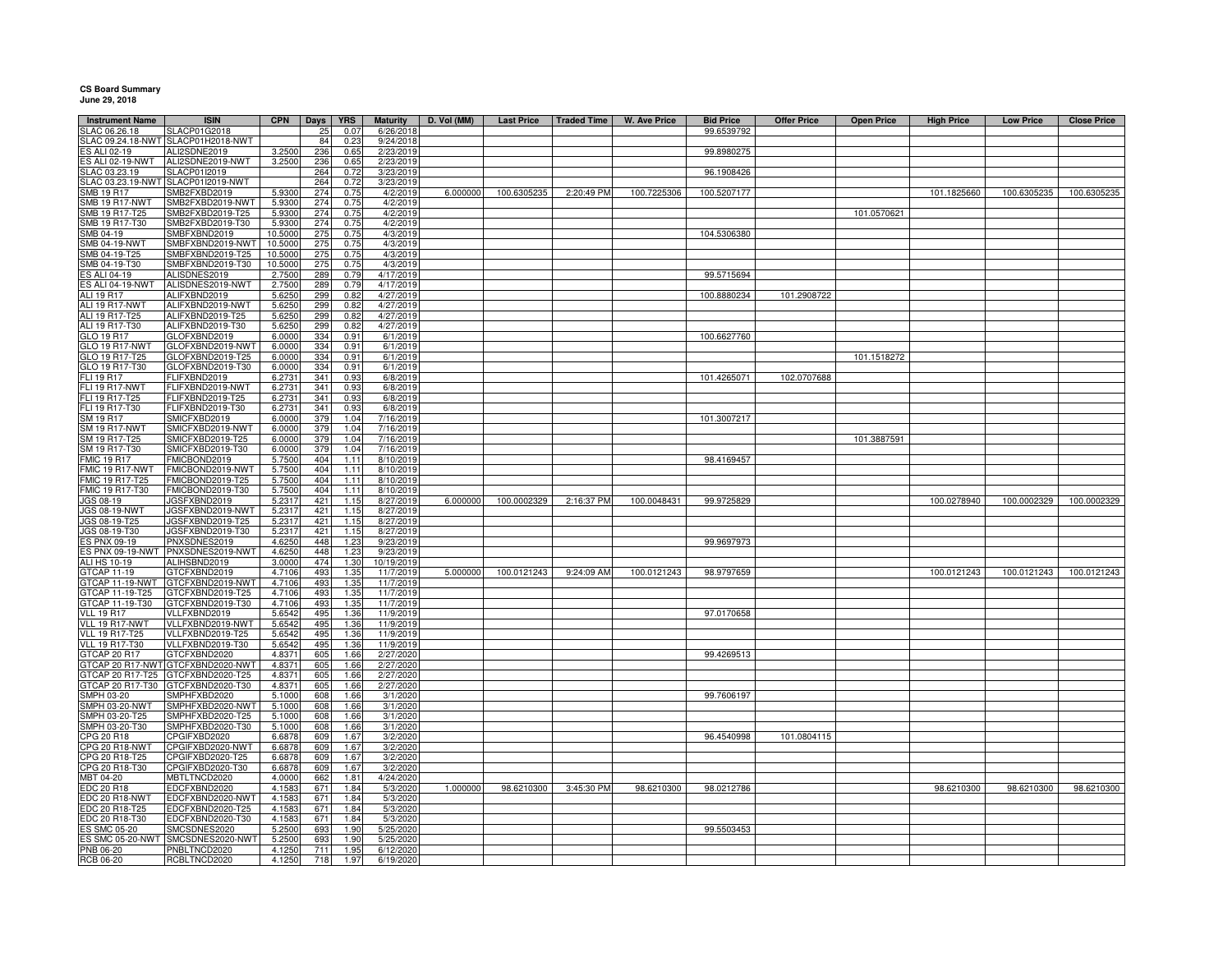| <b>Instrument Name</b>                  | <b>ISIN</b>                            | <b>CPN</b>       | Days         | <b>YRS</b>    | <b>Maturity</b>          | D. Vol (MM) | Last Price   Traded Time |            | W. Ave Price | <b>Bid Price</b> | <b>Offer Price</b> | <b>Open Price</b> | <b>High Price</b> | <b>Low Price</b> | <b>Close Price</b> |
|-----------------------------------------|----------------------------------------|------------------|--------------|---------------|--------------------------|-------------|--------------------------|------------|--------------|------------------|--------------------|-------------------|-------------------|------------------|--------------------|
| GLO 20 R18                              | GLOFXBND2020                           | 4.8875           | 746          | 2.04          | 7/17/2020                |             |                          |            |              | 99.2056250       |                    |                   |                   |                  |                    |
| GLO 20 R18-NWT                          | GLOFXBND2020-NWT                       | 4.8875           | 746          | 2.04          | 7/17/2020                |             |                          |            |              |                  |                    |                   |                   |                  |                    |
| GLO 20 R18-T25                          | 3LOFXBND2020-T25                       | 4.8875           | 746          | 2.04          | 7/17/2020                |             |                          |            |              |                  |                    |                   |                   |                  |                    |
| GLO 20 R18-T30<br><b>SLTC 20 R18</b>    | GLOFXBND2020-T30<br>SLTCFXBD2020       | 4.8875<br>4.992  | 746<br>782   | 2.04<br>2.14  | 7/17/2020<br>8/22/2020   |             |                          |            |              | 93.0168638       | 97.0098111         |                   |                   |                  |                    |
| SLTC 20 R18-NWT                         | SLTCFXBD2020-NWT                       | 4.9925           | 782          | 2.14          | 8/22/2020                |             |                          |            |              |                  |                    |                   |                   |                  |                    |
| <b>SLTC 20 R18-T25</b>                  | SLTCFXBD2020-T25                       | 4.9925           | 782          | 2.14          | 8/22/2020                |             |                          |            |              |                  |                    |                   |                   |                  |                    |
| SLTC 20 R18-T30                         | SLTCFXBD2020-T30                       | 4.9925           | 782          | 2.14          | 8/22/2020                |             |                          |            |              |                  |                    |                   |                   |                  |                    |
| <b>BDO 10-20</b>                        | BDO2LTNC2020                           | 3.7500           | 827          | 2.26          | 10/6/2020                |             |                          |            |              | 91.7759578       |                    |                   |                   |                  |                    |
| ALI 20 R19                              | ALIFXBND2020                           | 4.6250           | 831          | 2.28          | 10/10/2020               |             |                          |            |              | 98.3558137       |                    |                   |                   |                  |                    |
| ALI 20 R19-NWT                          | ALIFXBND2020-NWT                       | 4.6250           | 831          | 2.28          | 10/10/2020               |             |                          |            |              |                  |                    |                   |                   |                  |                    |
| ALI 20 R19-T25                          | ALIFXBND2020-T25                       | 4.6250           | 831          | 2.28          | 10/10/2020               |             |                          |            |              |                  |                    |                   |                   |                  |                    |
| ALI 20 R19-T30<br><b>HOUSE 10-20</b>    | ALIFXBND2020-T30<br>HOUSEFBD2020       | 4.6250<br>6.2080 | 831<br>837   | 2.28<br>2.29  | 10/10/2020<br>10/16/2020 |             |                          |            |              | 100.0153786      | 102.0521438        |                   |                   |                  |                    |
| HOUSE 10-20-NWT                         | HOUSEFBD2020-NWT                       | 6.2080           | 837          | 2.29          | 10/16/2020               |             |                          |            |              |                  |                    |                   |                   |                  |                    |
| HOUSE 10-20-T25                         | OUSEFBD2020-T25                        | 6.2080           | 837          | 2.29          | 10/16/2020               |             |                          |            |              |                  |                    |                   |                   |                  |                    |
| <b>HOUSE 10-20-T30</b>                  | HOUSEFBD2020-T30                       | 6.2080           | 837          | 2.29          | 10/16/2020               |             |                          |            |              |                  |                    |                   |                   |                  |                    |
| <b>AEV 11-20</b>                        | AEV2FXBD2020                           | 4.4722           | 858          | 2.35          | 11/6/2020                |             |                          |            |              | 97.5364115       | 99.1111254         |                   |                   |                  |                    |
| <b>AEV 11-20-NWT</b>                    | AEV2FXBD2020-NWT                       | 4.4722           | 858          | 2.35          | 11/6/202                 |             |                          |            |              |                  |                    |                   |                   |                  |                    |
| AEV 11-20-T25                           | AEV2FXBD2020-T25                       | 4.4722           | 858          | 2.35          | 11/6/2020                |             |                          |            |              |                  |                    |                   |                   |                  |                    |
| AEV 11-20-T30                           | AEV2FXBD2020-T30                       | 4.4722           | 858          | 2.35          | 11/6/2020                |             |                          |            |              |                  |                    |                   |                   |                  |                    |
| FLI 20 R19<br>FLI 20 R19-NWT            | <b>LIFXBND2020</b><br>-LIFXBND2020-NWT | 4.8562<br>4.8562 | 860<br>860   | 2.35<br>2.35  | 11/8/2020<br>11/8/2020   |             |                          |            |              | 98.5878343       | 100.2331092        |                   |                   |                  |                    |
| FLI 20 R19-T25                          | LIFXBND2020-T25                        | 4.8562           | 860          | 2.35          | 11/8/202                 |             |                          |            |              |                  |                    |                   |                   |                  |                    |
| FLI 20 R19-T30                          | FLIFXBND2020-T30                       | 4.8562           | 860          | 2.35          | 11/8/2020                |             |                          |            |              |                  |                    |                   |                   |                  |                    |
| AEV 20 R19                              | AEVFXBND2020                           | 4.4125           | 873          | 2.39          | 11/21/2020               | 1.600000    | 98.7400800               | 3:36:34 PM | 98.7400800   | 97.3629449       | 98.9624746         |                   | 98.7400800        | 98.7400800       | 98.7400800         |
| AEV 20 R19-NWT                          | AEVFXBND2020-NWT                       | 4.4125           | 873          | 2.39          | 11/21/2020               |             |                          |            |              |                  |                    |                   |                   |                  |                    |
| AEV 20 R19-T25                          | AEVFXBND2020-T25                       | 4.4125           | 873          | 2.39          | 11/21/2020               |             |                          |            |              |                  |                    |                   |                   |                  |                    |
| AEV 20 R19-T30                          | AEVFXBND2020-T30                       | 4.4125           | 873          | 2.39          | 11/21/2020               |             |                          |            |              |                  |                    |                   |                   |                  |                    |
| <b>MER 20 P19</b>                       | MERFXBND2020                           | 4.3750           | 894          | 2.45          | 12/12/2020               |             |                          |            |              | 97.4419440       |                    |                   |                   |                  |                    |
| <b>MER 20 P19-NWT</b><br>MER 20 P19-T25 | MERFXBND2020-NWT<br>MERFXBND2020-T25   | 4.3750<br>4.3750 | 894<br>894   | 2.45<br>2.45  | 12/12/2020<br>12/12/2020 |             |                          |            |              |                  |                    |                   |                   |                  |                    |
| MER 20 P19-T30                          | MERFXBND2020-T30                       | 4.3750           | 894          | 2.45          | 12/12/2020               |             |                          |            |              |                  |                    |                   |                   |                  |                    |
| <b>TEL 21 R19</b>                       | TELFXBND2021                           | 5.2250           | 950          | 2.60          | 2/6/2021                 | 2.000000    | 100.4211208 3:00:12 PM   |            | 100.4211208  | 98.7408108       |                    |                   | 100.4211208       | 100.4211208      | 100.4211208        |
| TEL 21 R19-NWT                          | ELFXBND2021-NWT                        | 5.2250           | 950          | 2.60          | 2/6/2021                 |             |                          |            |              |                  |                    |                   |                   |                  |                    |
| TEL 21 R19-T25                          | FELFXBND2021-T25                       | 5.2250           | 950          | 2.60          | 2/6/2021                 |             |                          |            |              |                  |                    |                   |                   |                  |                    |
| TEL 21 R19-T30                          | TELFXBND2021-T30                       | 5.2250           | 950          | 2.60          | 2/6/2021                 |             |                          |            |              |                  |                    |                   |                   |                  |                    |
| ABS 21 R19<br>ABS 21 R19-NWT            | ABSFXBND2021<br>ABSFXBND2021-NWT       | 5.3350<br>5.3350 | 954<br>954   | 2.61          | 2/10/2021<br>2/10/2021   |             |                          |            |              | 93.7845909       | 96.0628475         |                   |                   |                  |                    |
| ABS 21 R19-T25                          | ABSFXBND2021-T25                       | 5.3350           | 954          | 2.61<br>2.61  | 2/10/2021                |             |                          |            |              |                  |                    |                   |                   |                  |                    |
| ABS 21 R19-T30                          | ABSFXBND2021-T30                       | 5.3350           | 954          | 2.61          | 2/10/2021                |             |                          |            |              |                  |                    |                   |                   |                  |                    |
| <b>ROCK 21 R19</b>                      | ROCKFXBD2021                           | 5.0932           | 959          | 2.63          | 2/15/2021                |             |                          |            |              | 98.4111213       | 100.2255192        |                   |                   |                  |                    |
| ROCK 21 R19-NWT                         | ROCKFXBD2021-NWT                       | 5.0932           | 959          | 2.63          | 2/15/202                 |             |                          |            |              |                  |                    |                   |                   |                  |                    |
| ROCK 21 R19-T25                         | ROCKFXBD2021-T25                       | 5.0932           | 959          | $2.6^{\circ}$ | 2/15/202                 |             |                          |            |              |                  |                    |                   |                   |                  |                    |
| ROCK 21 R19-T30<br>MPH 02-21            | ROCKFXBD2021-T30<br>SMPH2FBD2021       | 5.0932<br>4.5095 | 959<br>969   | 2.63<br>2.65  | 2/15/202<br>2/25/2021    |             |                          |            |              | 96.8521871       |                    |                   |                   |                  |                    |
| <b>SMPH 02-21-NWT</b>                   | SMPH2FBD2021-NWT                       | 4.5095           | 969          | 2.65          | 2/25/2021                |             |                          |            |              |                  |                    |                   |                   |                  |                    |
| SMPH 02-21-T25                          | SMPH2FBD2021-T25                       | 4.5095           | 969          | 2.65          | 2/25/202                 |             |                          |            |              |                  |                    | 99.2595793        |                   |                  |                    |
| MPH 02-21-T30                           | MPH2FBD2021-T30                        | 4.5095           | 969          | 2.65          | 2/25/202                 |             |                          |            |              |                  |                    |                   |                   |                  |                    |
| JGS 21 R19                              | JGSFXBND2021                           | 5.2442           | 971          | 2.66          | 2/27/2021                |             |                          |            |              | 99.1264000       | 100.3465736        |                   |                   |                  |                    |
| <b>JGS 21 R19-NWT</b>                   | JGSFXBND2021-NWT                       | 5.2442           | 971          | 2.66          | 2/27/2021                |             |                          |            |              |                  |                    |                   |                   |                  |                    |
| JGS 21 R19-T25<br>JGS 21 R19-T30        | JGSFXBND2021-T25<br>JGSFXBND2021-T30   | 5.2442<br>5.2442 | 971<br>971   | 2.66<br>2.66  | 2/27/2021<br>2/27/2021   |             |                          |            |              |                  |                    | 100.2927421       |                   |                  |                    |
| <b>SLI 21 R18</b>                       | SLIFXBND2021                           | 6.7150           | 994          | 2.72          | 3/22/2021                |             |                          |            |              | 100.0356698      |                    |                   |                   |                  |                    |
| <b>SLI 21 R18-NWT</b>                   | SLIFXBND2021-NWT                       | 6.7150           | 994          | 2.72          | 3/22/2021                |             |                          |            |              |                  |                    |                   |                   |                  |                    |
| SLI 21 R18-T25                          | SLIFXBND2021-T25                       | 6.7150           | 994          | 2.72          | 3/22/2021                |             |                          |            |              |                  |                    |                   |                   |                  |                    |
| SLI 21 R18-T30                          | SLIFXBND2021-T30                       | 6.7150           | 994          | 2.72          | 3/22/2021                |             |                          |            |              |                  |                    |                   |                   |                  |                    |
| <b>MNTC 21 R19</b>                      | MNTCFXBD2021                           | 5.0700           | 1003         | 2.75          | 3/31/2021                |             |                          |            |              | 96.4317634       | 99.9234475         |                   |                   |                  |                    |
| MNTC 21 R19-NWT<br>MNTC 21 R19-T25      | MNTCFXBD2021-NWT<br>MNTCFXBD2021-T25   | 5.0700<br>5.0700 | 1003<br>1003 | 2.75<br>2.75  | 3/31/2021<br>3/31/2021   |             |                          |            |              |                  |                    |                   |                   |                  |                    |
| MNTC 21 R19-T30                         | MNTCFXBD2021-T30                       | 5.0700           | 1003         | 2.75          | 3/31/2021                |             |                          |            |              |                  |                    |                   |                   |                  |                    |
| SMB 21 R19                              | SMBFXBND2021                           | 5.5000           | 1005         | 2.75          | 4/2/2021                 | 5.000000    | 100.8772922              | 3:02:51 PM | 100.8781263  | 98.4915214       |                    |                   | 100.8772922       | 100.8772922      | 100.8772922        |
| SMB 21 R19-NWT                          | SMBFXBND2021-NWT                       | 5.5000           | 1005         | 2.75          | 4/2/2021                 |             |                          |            |              |                  |                    |                   |                   |                  |                    |
| SMB 21 R19-T25                          | SMBFXBND2021-T25                       | 5.5000           | 1005         | 2.75          | 4/2/2021                 |             |                          |            |              |                  |                    |                   |                   |                  |                    |
| SMB 21 R19-T30                          | SMBFXBND2021-T30                       | 5.5000           | 1005         | 2.75          | 4/2/2021                 |             |                          |            |              |                  |                    |                   |                   |                  |                    |
| LBP 04-21<br><b>VLL 21 R19</b>          | BPLTNCD2021<br>VLLFXBND2021            | 3.7500           | 1012<br>1042 | 2.77<br>2.85  | 4/9/2021<br>5/9/2021     |             |                          |            |              | 94.1868345       |                    |                   |                   |                  |                    |
| VLL 21 R19-NWT                          | VLLFXBND2021-NWT                       | 5.9437<br>5.9437 | 1042         | 2.85          | 5/9/202                  |             |                          |            |              |                  |                    |                   |                   |                  |                    |
| <b>VLL 21 R19-T25</b>                   | VLLFXBND2021-T25                       | 5.9437           | 1042         | 2.85          | 5/9/202                  |             |                          |            |              |                  |                    |                   |                   |                  |                    |
| VLL 21 R19-T30                          | VLLFXBND2021-T30                       | 5.9437           | 1042         | 2.85          | 5/9/202                  |             |                          |            |              |                  |                    |                   |                   |                  |                    |
| AC 05-21                                | ACFXBOND2021                           | 6.8000           | 1045         | 2.86          | 5/12/2021                |             |                          |            |              | 102.8821406      |                    |                   |                   |                  |                    |
| AC 05-21-NWT<br>AC 05-21-T25            | ACFXBOND2021-NWT<br>ACFXBOND2021-T25   | 6,8000           | 1045<br>1045 | 2.86<br>2.86  | 5/12/202                 |             |                          |            |              |                  |                    |                   |                   |                  |                    |
| AC 05-21-T30                            | ACFXBOND2021-T30                       | 6.8000<br>6.8000 | 1045         | 2.86          | 5/12/2021<br>5/12/2021   |             |                          |            |              |                  |                    |                   |                   |                  |                    |
| SM 21 R19                               | SMICFXBD2021                           | 5.2958           | 1052         | 2.88          | 5/19/2021                |             |                          |            |              | 96.8747653       |                    |                   |                   |                  |                    |
|                                         |                                        |                  |              |               |                          |             |                          |            |              |                  |                    |                   |                   |                  |                    |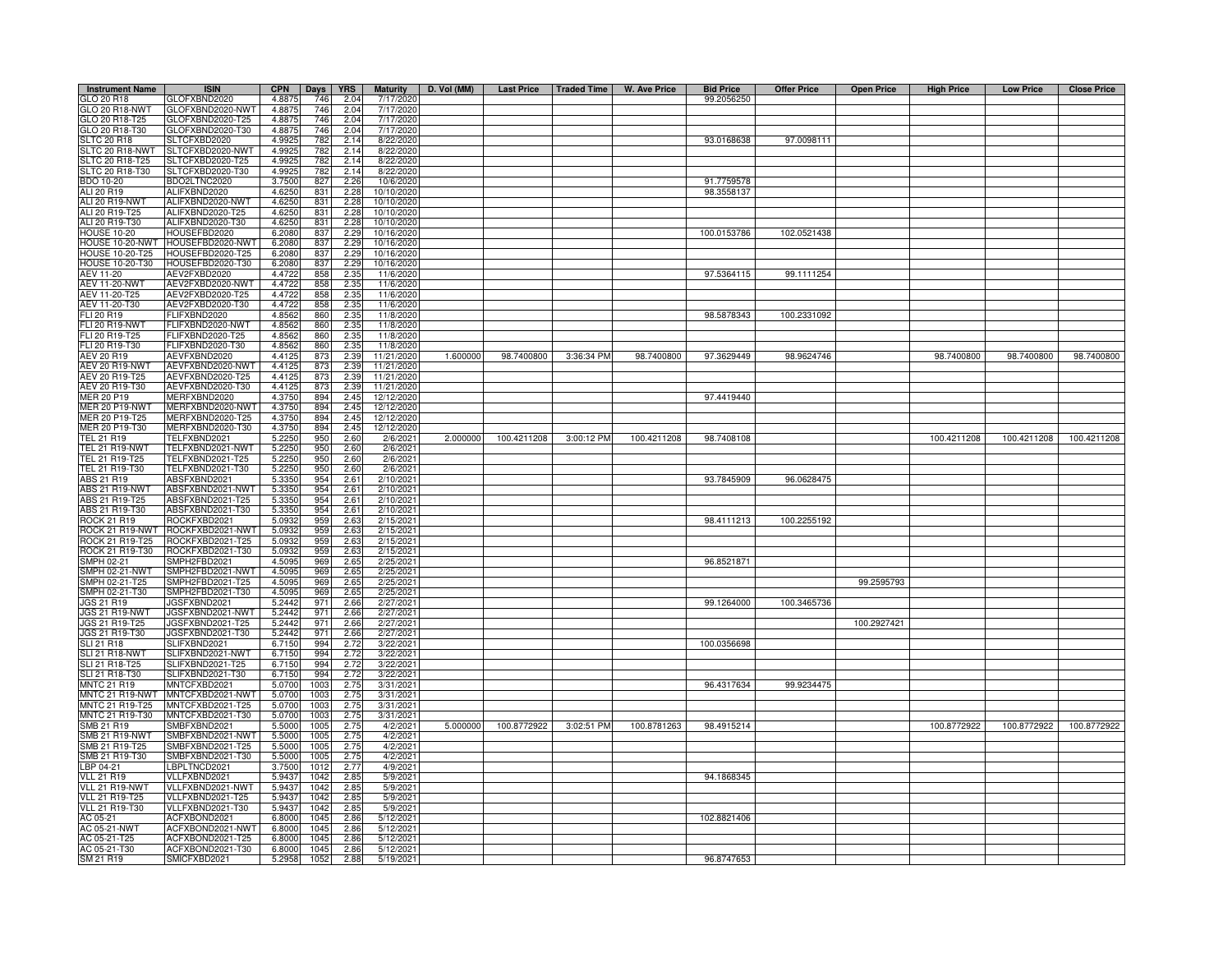| <b>Instrument Name</b>           | <b>ISIN</b>                          | <b>CPN</b>       | Days         | <b>YRS</b>   | <b>Maturity</b>        | D. Vol (MM) |             |                        | Last Price   Traded Time   W. Ave Price | <b>Bid Price</b> | <b>Offer Price</b> | <b>Open Price</b> | <b>High Price</b> | <b>Low Price</b> | <b>Close Price</b> |
|----------------------------------|--------------------------------------|------------------|--------------|--------------|------------------------|-------------|-------------|------------------------|-----------------------------------------|------------------|--------------------|-------------------|-------------------|------------------|--------------------|
| SM 21 R19-NWT                    | SMICFXBD2021-NWT                     | 5.2958           | 1052         | 2.88         | 5/19/2021              |             |             |                        |                                         |                  |                    |                   |                   |                  |                    |
| SM 21 R19-T25                    | SMICFXBD2021-T25                     | 5.2958           | 1052         | 2.88         | 5/19/202               |             |             |                        |                                         |                  |                    | 100.8042202       |                   |                  |                    |
| SM 21 R19-T30                    | MICFXBD2021-T30                      | 5.2958           | 1052         | 2.88         | 5/19/2021              |             |             |                        |                                         |                  |                    |                   |                   |                  |                    |
| CHI 21 R19                       | CHIFXBND2021                         | 5.3200           | 1070         | 2.93         | 6/6/2021               |             |             |                        |                                         | 99.5148619       | 100.1834555        |                   |                   |                  |                    |
| CHI 21 R19-NWT                   | CHIFXBND2021-NWT                     | 5.3200           | 1070         | 2.93         | 6/6/202                |             |             |                        |                                         |                  |                    |                   |                   |                  |                    |
| CHI 21 R19-T25                   | CHIFXBND2021-T25                     | 5.3200           | 1070         | 2.93         | 6/6/202                |             |             |                        |                                         |                  |                    | 99.5053134        |                   |                  |                    |
| CHI 21 R19-T30                   | CHIFXBND2021-T30                     | 5.3200           | 1070         | 2.93         | 6/6/202                |             |             |                        |                                         |                  |                    |                   |                   |                  |                    |
| <b>SMCGP 21 R19</b>              | SMCGPFBD2021                         | 4.3458           | 1105         | 3.03         | 7/11/2021              |             |             |                        |                                         | 91.5330692       |                    |                   |                   |                  |                    |
| SMCGP 21 R19-NWT                 | SMCGPFBD2021-NWT                     | 4.3458           | 1105         | 3.03         | 7/11/202               |             |             |                        |                                         |                  |                    |                   |                   |                  |                    |
| SMCGP 21 R19-T25                 | SMCGPFBD2021-T25                     | 4.3458           | 1105         | 3.03         | 7/11/2021              |             |             |                        |                                         |                  |                    |                   |                   |                  |                    |
|                                  | SMCGP 21 R19-T30 SMCGPFBD2021-T30    | 4.3458           | 1105         | 3.03         | 7/11/2021              |             |             |                        |                                         |                  |                    |                   |                   |                  |                    |
| 3TCAP 21 R19                     | TCFXBND2021                          | 5.1965           | 1132         | 3.10         | 8/7/2021               |             |             |                        |                                         | 99.5624967       |                    |                   |                   |                  |                    |
| GTCAP 21 R19-NWT                 | GTCFXBND2021-NWT                     | 5.1965           | 1132         | 3.10         | 8/7/2021               |             |             |                        |                                         |                  |                    |                   |                   |                  |                    |
| GTCAP 21 R19-T25                 | GTCFXBND2021-T25                     | 5.1965           | 1132         | 3.10         | 8/7/2021               |             |             |                        |                                         |                  |                    |                   |                   |                  |                    |
| GTCAP 21 R19-T30                 | GTCFXBND2021-T30                     | 5.1965           | 1132         | 3.10         | 8/7/2021               |             |             |                        |                                         |                  |                    |                   |                   |                  |                    |
| SMPH 21 R19                      | MPHFXBD2021                          | 5.2006           | 115          | 3.17         | 9/1/202                |             |             |                        |                                         | 97.7097166       | 99.7102798         |                   |                   |                  |                    |
| SMPH 21 R19-NWT                  | MPHFXBD2021-NWT                      | 5.2006           | 115          | 3.17         | 9/1/202                |             |             |                        |                                         |                  |                    |                   |                   |                  |                    |
| MPH 21 R19-T25                   | MPHFXBD2021-T25                      | 5.2006           | 115          | 3.17         | 9/1/202                |             |             |                        |                                         |                  |                    |                   |                   |                  |                    |
| MPH 21 R19-T30                   | MPHFXBD2021-T30                      | 5.2006           | 115<br>1158  | 3.17<br>3.17 | 9/1/202                |             |             |                        |                                         | 95.4013670       | 101.3487622        |                   |                   |                  |                    |
| CPG 21 R20                       | CPGIFXBD2021                         | 6.9758           | 1158         | 3.17         | 9/2/202                |             |             |                        |                                         |                  |                    |                   |                   |                  |                    |
| CPG 21 R20-NWT                   | CPGIFXBD2021-NWT                     | 6.9758           |              |              | 9/2/202                |             |             |                        |                                         |                  |                    |                   |                   |                  |                    |
| CPG 21 R20-T25<br>CPG 21 R20-T30 | CPGIFXBD2021-T25<br>CPGIFXBD2021-T30 | 6.9758<br>6.9758 | 1158<br>1158 | 3.17<br>3.17 | 9/2/202<br>9/2/202     |             |             |                        |                                         |                  |                    |                   |                   |                  |                    |
| AP 21 R19                        | APCFXBND2021                         | 5.2050           | 1166         | 3.19         | 9/10/2021              |             |             |                        |                                         | 98.1342505       |                    |                   |                   |                  |                    |
| AP 21 R19-NWT                    | APCFXBND2021-NWT                     | 5.2050           | 1166         | 3.19         | 9/10/2021              |             |             |                        |                                         |                  |                    |                   |                   |                  |                    |
| AP 21 R19-T25                    | APCFXBND2021-T25                     | 5.2050           | 1166         | 3.19         | 9/10/202               |             |             |                        |                                         |                  |                    |                   |                   |                  |                    |
| AP 21 R19-T30                    | APCFXBND2021-T30                     | 5.2050           | 1166         | 3.19         | 9/10/202               |             |             |                        |                                         |                  |                    |                   |                   |                  |                    |
| PCOR 21 R19                      | PCORFXBD2021                         | 4.0032           | 1213         | 3.32         | 10/27/2021             |             |             |                        |                                         | 94.8998439       |                    |                   |                   |                  |                    |
| PCOR 21 R19-NWT                  | PCORFXBD2021-NWT                     | 4.0032           | 1213         | 3.32         | 10/27/202              |             |             |                        |                                         |                  |                    |                   |                   |                  |                    |
| PCOR 21 R19-T25                  | PCORFXBD2021-T25                     | 4.0032           | 1213         | 3.32         | 10/27/2021             |             |             |                        |                                         |                  |                    |                   |                   |                  |                    |
| PCOR 21 R19-T30                  | PCORFXBD2021-T30                     | 4.0032           | 1213         | 3.32         | 10/27/2021             |             |             |                        |                                         |                  |                    |                   |                   |                  |                    |
| MBT 11-21                        | <b>MBTLTNCD2021</b>                  | 4.2500           | 1238         | 3.39         | 11/21/2021             |             |             |                        |                                         |                  |                    |                   |                   |                  |                    |
| FLI 21 R20                       | FLIFXBND2021                         | 5.4000           | 1251         | 3.43         | 12/4/2021              |             |             |                        |                                         | 98.7643910       |                    |                   |                   |                  |                    |
| <b>FLI 21 R20-NWT</b>            | <b>ELIFXBND2021-NWT</b>              | 5.4000           | 1251         | 3.43         | 12/4/2021              |             |             |                        |                                         |                  |                    |                   |                   |                  |                    |
| FLI 21 R20-T25                   | -LIFXBND2021-T25                     | 5.4000           | 1251         | 3.43         | 12/4/2021              |             |             |                        |                                         |                  |                    |                   |                   |                  |                    |
| FLI 21 R20-T30                   | FLIFXBND2021-T30                     | 5.4000           | 1251         | 3.43         | 12/4/2021              |             |             |                        |                                         |                  |                    |                   |                   |                  |                    |
| <b>RLC 02-22</b>                 | RLCFXBND2022                         | 4.8000           | 1332         | 3.65         | 2/23/202               |             |             |                        |                                         | 96.7522421       |                    |                   |                   |                  |                    |
| <b>RLC 02-22-NWT</b>             | RLCFXBND2022-NWT                     | 4.8000           | 1332         | 3.65         | 2/23/2022              |             |             |                        |                                         |                  |                    |                   |                   |                  |                    |
| RLC 02-22-T25                    | RLCFXBND2022-T25                     | 4.8000           | 1332         | 3.65         | 2/23/2022              |             |             |                        |                                         |                  |                    |                   |                   |                  |                    |
| RLC 02-22-T30                    | RLCFXBND2022-T30                     | 4.8000           | 1332         | 3.65         | 2/23/2022              |             |             |                        |                                         |                  |                    |                   |                   |                  |                    |
| <b>SMC 22 R20</b>                | SMCFXBND2022                         | 4.8243           | 1338         | 3.66         | 3/1/2022               |             |             |                        |                                         | 94.5734973       |                    |                   |                   |                  |                    |
| <b>SMC 22 R20-NWT</b>            | SMCFXBND2022-NWT                     | 4.8243           | 1338         | 3.66         | 3/1/2022               |             |             |                        |                                         |                  |                    |                   |                   |                  |                    |
| MC 22 R20-T25                    | SMCFXBND2022-T25                     | 4.8243           | 1338         | 3.66         | 3/1/2022               |             |             |                        |                                         |                  |                    |                   |                   |                  |                    |
| MC 22 R20-T30                    | MCFXBND2022-T30                      | 4.8243           | 1338         | 3.66         | 3/1/2022               |             |             |                        |                                         |                  |                    |                   |                   |                  |                    |
| SMB 22 R19                       | SMBFXBND2022                         | 6.6000           | 1370         | 3.75         | 4/2/2022               | 3.000000    | 103.7564576 | 3:10:38 PM             | 103.7564576                             | 103.1588859      |                    |                   | 103.7564576       | 103.7564576      | 103.7564576        |
| SMB 22 R19-NWT                   | SMBFXBND2022-NWT                     | 6.6000           | 1370         | 3.75         | 4/2/2022               |             |             |                        |                                         |                  |                    |                   |                   |                  |                    |
| SMB 22 R19-T25                   | SMBFXBND2022-T25                     | 6.6000           | 1370         | 3.75         | 4/2/2022               |             |             |                        |                                         |                  |                    |                   |                   |                  |                    |
| SMB 22 R19-T30                   | SMBFXBND2022-T30                     | 6.6000           | 1370         | 3.75         | 4/2/2022               |             |             |                        |                                         |                  |                    |                   |                   |                  |                    |
| SMC 04-22 R20                    | MC2FXBD2022                          | 5.192            | 1375         | 3.7(         | 4/7/2022               |             |             |                        |                                         | 97.9578558       | 100.6556247        |                   |                   |                  |                    |
| SMC 04-22 R20-NW                 | SMC2FXBD2022-NWT                     | 5.192            | 1375         | 3.76         | 4/7/2022               |             |             |                        |                                         |                  |                    |                   |                   |                  |                    |
| SMC 04-22 R20-T25                | SMC2FXBD2022-T25                     | 5.192            | 1375         | 3.76         | 4/7/2022               |             |             |                        |                                         |                  |                    | 99.7980158        |                   |                  |                    |
| SMC 04-22 R20-T30                | SMC2FXBD2022-T30                     | 5.1923           | 1375         | 3.76         | 4/7/2022               |             |             |                        |                                         |                  |                    |                   |                   |                  |                    |
| ALI 22 R19                       | ALIFXBND2022                         | 6.0000           | 1395         | 3.82         | 4/27/2022              | 5.000000    |             | 99.9900038 10:39:59 AM | 99.9897849                              | 99.9897849       |                    |                   | 99.9900038        | 99.9900038       | 99.9900038         |
| ALI 22 R19-NWT                   | ALIFXBND2022-NWT                     | 6.0000           | 1395         | 3.82         | 4/27/2022              |             |             |                        |                                         |                  |                    |                   |                   |                  |                    |
| ALI 22 R19-T25                   | ALIFXBND2022-T25                     | 6.0000           | 1395         | 3.82         | 4/27/202               |             |             |                        |                                         |                  |                    |                   |                   |                  |                    |
| ALI 22 R19-T30                   | ALIFXBND2022-T30                     | 6.0000           | 1395         | 3.82         | 4/27/202               |             |             |                        |                                         |                  |                    |                   |                   |                  |                    |
| ALI 22 4.5                       | ALI2FXBD2022                         | 4.5000           | 1397         | 3.82         | 4/29/2022              |             |             |                        |                                         | 94.9329092       |                    |                   |                   |                  |                    |
| ALI 22 4.5-NWT                   | ALI2FXBD2022-NWT                     | 4.5000           | 1397         | 3.82         | 4/29/2022              |             |             |                        |                                         |                  |                    |                   |                   |                  |                    |
| ALI 22 4.5-T25                   | ALI2FXBD2022-T25                     | 4.5000           | 1397         | 3.82         | 4/29/2022              |             |             |                        |                                         |                  |                    |                   |                   |                  |                    |
| ALI 22 4.5-T30                   | ALI2FXBD2022-T30                     | 4.5000           | 1397         | 3.82         | 4/29/2022              |             |             |                        |                                         |                  |                    |                   |                   |                  |                    |
| PSB 04-22<br>CHIB 05-22          | PSBLTNCD2022                         | 3.5000           | 1398<br>1416 | 3.83         | 4/30/2022              |             |             |                        |                                         |                  |                    |                   |                   |                  |                    |
| SLTC 22 R20                      | CHIBLTNC2022<br>SLTCFXBD2022         | 3.2500<br>5.5796 | 1420         | 3.88<br>3.89 | 5/18/2022<br>5/22/2022 |             |             |                        |                                         | 98.2078132       |                    |                   |                   |                  |                    |
| SLTC 22 R20-NWT                  | SLTCFXBD2022-NWT                     | 5.5796           | 1420         | 3.89         | 5/22/2022              |             |             |                        |                                         |                  |                    |                   |                   |                  |                    |
| SLTC 22 R20-T25                  | SLTCFXBD2022-T25                     | 5.5796           | 1420         | 3.89         | 5/22/2022              |             |             |                        |                                         |                  |                    |                   |                   |                  |                    |
| SLTC 22 R20-T30                  | SLTCFXBD2022-T30                     | 5.5796           | 1420         | 3.89         | 5/22/2022              |             |             |                        |                                         |                  |                    |                   |                   |                  |                    |
| PNB 06-22                        | PNBLTNCD2022                         | 3.2500           | 1435         | 3.93         | 6/6/2022               |             |             |                        |                                         |                  |                    |                   |                   |                  |                    |
| HOUSE 22 R20                     | HOUSEFBD2022                         | 6.1310           | 147          | 4.04         | 7/16/2022              |             |             |                        |                                         | 93.6014746       |                    |                   |                   |                  |                    |
| HOUSE 22 R20-NWT                 | HOUSEFBD2022-NWT                     | 6.1310           | 147          | 4.04         | 7/16/2022              |             |             |                        |                                         |                  |                    |                   |                   |                  |                    |
| <b>HOUSE 22 R20-T25</b>          | HOUSEFBD2022-T25                     | 6.1310           | 147          | 4.04         | 7/16/202               |             |             |                        |                                         |                  |                    |                   |                   |                  |                    |
| <b>HOUSE 22 R20-T30</b>          | HOUSEFBD2022-T30                     | 6.1310           | 1475         | 4.04         | 7/16/2022              |             |             |                        |                                         |                  |                    |                   |                   |                  |                    |
| SM 22 R19                        | <b>SMICFXBD2022</b>                  | 6.9442           | 1475         | 4.04         | 7/16/2022              |             |             |                        |                                         | 104.6123547      | 107.0282379        |                   |                   |                  |                    |
| SM 22 R19-NWT                    | SMICFXBD2022-NWT                     | 6.9442           | 1475         | 4.04         | 7/16/2022              |             |             |                        |                                         |                  |                    |                   |                   |                  |                    |
| SM 22 R19-T25                    | SMICFXBD2022-T25                     | 6.9442           | 1475         | 4.04         | 7/16/202               |             |             |                        |                                         |                  |                    |                   |                   |                  |                    |
| SM 22 R19-T30                    | SMICFXBD2022-T30                     | 6.9442           | 1475         | 4.04         | 7/16/2022              |             |             |                        |                                         |                  |                    |                   |                   |                  |                    |
|                                  |                                      |                  |              |              |                        |             |             |                        |                                         |                  |                    |                   |                   |                  |                    |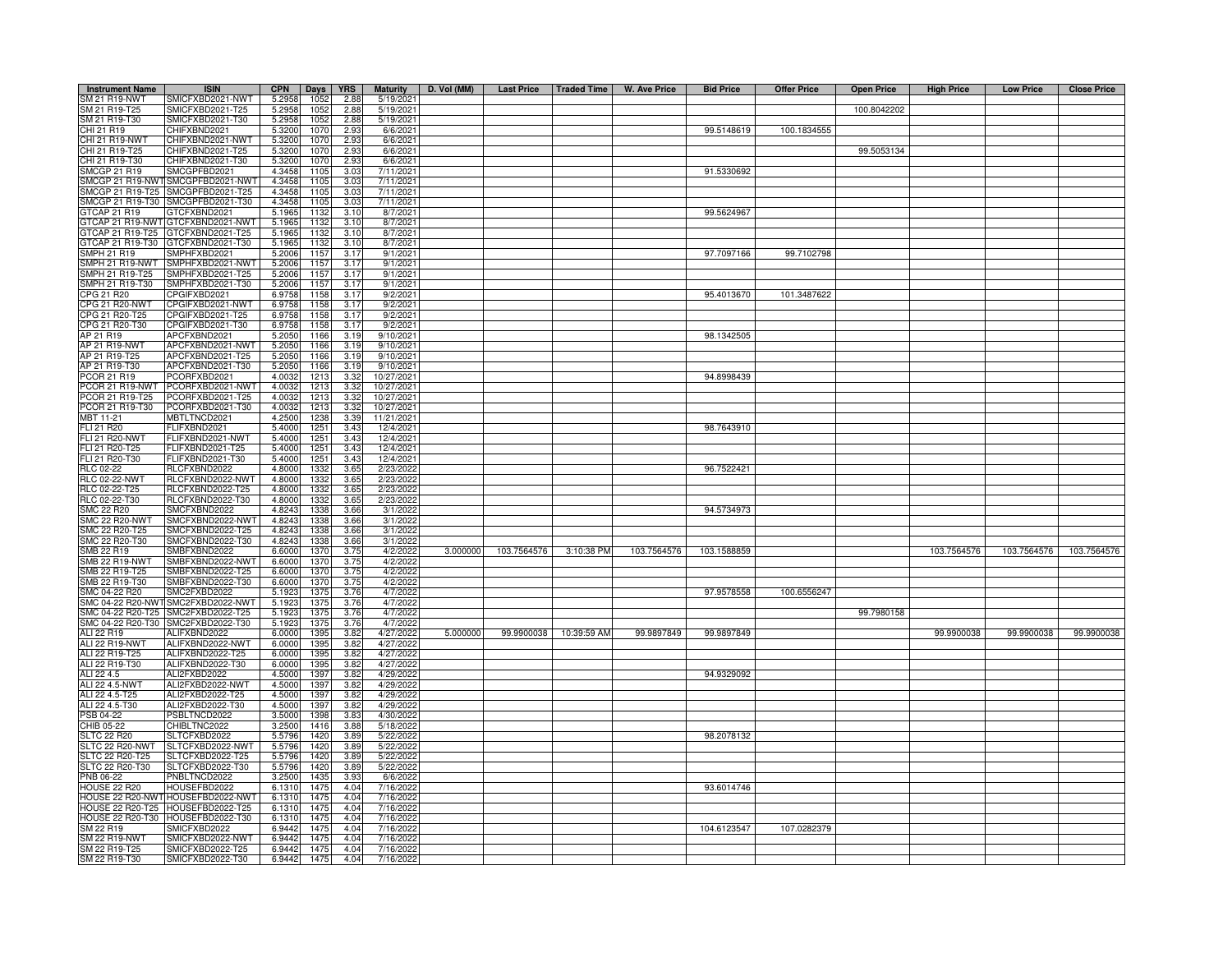| <b>Instrument Name</b>               | <b>ISIN</b>                                           | <b>CPN</b>       | <b>Days</b>  | <b>YRS</b>    | <b>Maturity</b>          | D. Vol (MM) | <b>Last Price</b> | <b>Traded Time</b>    | <b>W. Ave Price</b> | <b>Bid Price</b> | <b>Offer Price</b> | <b>Open Price</b> | <b>High Price</b> | <b>Low Price</b> | <b>Close Price</b> |
|--------------------------------------|-------------------------------------------------------|------------------|--------------|---------------|--------------------------|-------------|-------------------|-----------------------|---------------------|------------------|--------------------|-------------------|-------------------|------------------|--------------------|
| AEV 22 R20                           | AEVFXBND2022                                          | 5.0056           | 1496         | 4.10          | 8/6/202                  | 1.000000    | 97.8365052        | 2:32:48 PM            | 97.8365052          | 97.2993676       | 100.0187903        |                   | 97.8365052        | 97.8365052       | 97.8365052         |
| <b>AEV 22 R20-NWT</b>                | AEVFXBND2022-NWT                                      | 5.0056           | 1496         | 4.10          | 8/6/202                  |             |                   |                       |                     |                  |                    |                   |                   |                  |                    |
| AEV 22 R20-T25                       | AEVFXBND2022-T25                                      | 5.0056           | 1496         | 4.10          | 8/6/2022                 |             |                   |                       |                     |                  |                    |                   |                   |                  |                    |
| AEV 22 R20-T30<br>FLI 22 R20         | AEVFXBND2022-T30<br><b>LIFXBND2022</b>                | 5.0056<br>5.3567 | 1496<br>1510 | 4.10<br>4.13  | 8/6/202<br>8/20/2022     |             |                   |                       |                     | 97.6580342       |                    |                   |                   |                  |                    |
| <b>FLI 22 R20-NWT</b>                | LIFXBND2022-NWT                                       | 5.3567           | 1510         | 4.13          | 8/20/2022                |             |                   |                       |                     |                  |                    |                   |                   |                  |                    |
| FLI 22 R20-T25                       | FLIFXBND2022-T25                                      | 5.3567           | 1510         | 4.13          | 8/20/202                 |             |                   |                       |                     |                  |                    |                   |                   |                  |                    |
| FLI 22 R20-T30                       | FLIFXBND2022-T30                                      | 5.3567           | 1510         | 4.13          | 8/20/202                 |             |                   |                       |                     |                  |                    |                   |                   |                  |                    |
| EW 09-22                             | EWBLTNCD2022                                          | 4.0000           | 1542         | 4.22          | 9/21/202                 |             |                   |                       |                     |                  |                    |                   |                   |                  |                    |
| <b>PNB 10-22</b>                     | PNB2LTNC2022                                          | 3.7500           | 1578         | 4.32          | 10/27/2022               |             |                   |                       |                     |                  |                    |                   |                   |                  |                    |
| CHIB 12-22                           | CHIB2LTN2022                                          | 3.6500           | 1614         | 4.42          | 12/2/2022                |             |                   |                       |                     |                  |                    |                   |                   |                  |                    |
| <b>RBANK 12-22</b>                   | <b>BANKLTN2022</b>                                    | 4.1250           | 1628         | 4.46          | 12/16/202                |             |                   |                       |                     |                  |                    |                   |                   |                  |                    |
| SMCGP 22 R20<br>SMCGP 22 R20-NWT     | SMCGPFBD2022<br>SMCGPFBD2022-NWT                      | 5.3750<br>5.3750 | 1634<br>1634 | 4.47<br>4.47  | 12/22/2022<br>12/22/202  |             |                   |                       |                     | 91.8084252       | 96.6079941         |                   |                   |                  |                    |
|                                      | SMCGP 22 R20-T25 SMCGPFBD2022-T25                     | 5.3750           | 1634         | 4.47          | 12/22/2022               |             |                   |                       |                     |                  |                    |                   |                   |                  |                    |
|                                      | SMCGP 22 R20-T30 SMCGPFBD2022-T30                     | 5.3750           | 1634         | 4.47          | 12/22/2022               |             |                   |                       |                     |                  |                    |                   |                   |                  |                    |
| CPI 01-23 R20                        | CPIFXBND2023                                          | 5.0496           | 1650         | 4.52          | 1/7/2023                 |             |                   |                       |                     | 92.8747427       | 96.2656876         |                   |                   |                  |                    |
| CPI 01-23 R20-NWT                    | CPIFXBND2023-NWT                                      | 5.0496           | 1650         | 4.52          | 1/7/202                  |             |                   |                       |                     |                  |                    |                   |                   |                  |                    |
| PI 01-23 R20-T25                     | CPIFXBND2023-T25                                      | 5.0496           | 1650         | 4.52          | 1/7/202                  |             |                   |                       |                     |                  |                    |                   |                   |                  |                    |
| CPI 01-23 R20-T30                    | CPIFXBND2023-T30                                      | 5.0496           | 1650         | 4.52          | 1/7/202                  |             |                   |                       |                     |                  |                    |                   |                   |                  |                    |
| RCB 02-23                            | RCBLTNCD2023                                          | 3.7500           | 1685         | $4.6^{\circ}$ | 2/11/202                 |             |                   |                       |                     |                  |                    |                   |                   |                  |                    |
| BDO 02-23                            | BDOLTNCD2023                                          | 3.6250           | 1692         | 4.63          | 2/18/202                 |             |                   |                       |                     |                  |                    |                   |                   |                  |                    |
| GTCAP 23 R20                         | GTCFXBND2023                                          | 5.0937           | 1701         | 4.66          | 2/27/2023                | 2.600000    | 96.5397964        | 2:46:18 PM            | 96.5397964          | 93.4309162       |                    |                   | 96.5397964        | 96.5397964       | 96.5397964         |
| GTCAP 23 R20-NW                      | GTCFXBND2023-NWT<br>GTCFXBND2023-T25                  | 5.0937           | 1701<br>1701 | 4.66<br>4.66  | 2/27/202                 |             |                   |                       |                     |                  |                    |                   |                   |                  |                    |
| GTCAP 23 R20-T25<br>GTCAP 23 R20-T30 | GTCFXBND2023-T30                                      | 5.0937<br>5.0937 | 1701         | 4.66          | 2/27/202<br>2/27/202     |             |                   |                       |                     |                  |                    |                   |                   |                  |                    |
| SMPH 23 R21                          | MPHFXBD2023                                           | 5.6630           | 1703         | 4.66          | 3/1/202                  | 2.800000    | 98.6388637        | 2:57:14 PM            | 96.4032915          | 94.7463717       |                    |                   | 98.6388637        | 95.5096886       | 98.6388637         |
| SMPH 23 R21-NWT                      | SMPHFXBD2023-NWT                                      | 5.6630           | 1703         | 4.66          | 3/1/2023                 |             |                   |                       |                     |                  |                    |                   |                   |                  |                    |
| SMPH 23 R21-T25                      | SMPHFXBD2023-T25                                      | 5.6630           | 1703         | 4.66          | 3/1/202                  |             |                   |                       |                     |                  |                    |                   |                   |                  |                    |
| MPH 23 R21-T30                       | MPHFXBD2023-T30                                       | 5.6630           | 1703         | 4.66          | 3/1/202                  |             |                   |                       |                     |                  |                    |                   |                   |                  |                    |
| SMC 23 R21                           | MCFXBND2023                                           | 6.2500           | 1721         | 4.71          | 3/19/202                 |             |                   |                       |                     | 99.3922275       | 99.9985059         |                   |                   |                  |                    |
| SMC 23 R21-NWT                       | MCFXBND2023-NWT                                       | 6.2500           | 1721         | 4.71          | 3/19/202                 |             |                   |                       |                     |                  |                    |                   |                   |                  |                    |
| SMC 23 R21-T25                       | MCFXBND2023-T25                                       | 6.2500           | 1721         | 4.71          | 3/19/202                 |             |                   |                       |                     |                  |                    |                   |                   |                  |                    |
| SMC 23 R21-T30                       | MCFXBND2023-T30                                       | 6.2500           | 1721         | 4.71          | 3/19/202                 |             |                   |                       |                     |                  |                    |                   |                   |                  |                    |
| <b>PNB 04-23</b>                     | PNBLTNCD2023                                          | 3.8750           | 1759         | 4.82          | 4/26/202                 |             |                   |                       |                     |                  |                    |                   |                   |                  |                    |
| ALI 28 R23                           | ALIFXBND2028                                          | 5.9203           | 1760         | 4.82          | 4/27/202                 |             |                   |                       |                     | 94.6292618       | 100.1867702        |                   |                   |                  |                    |
| ALI 28 R23-NWT                       | ALIFXBND2028-NWT                                      | 5.920            | 1760         | 4.82          | 4/27/202                 |             |                   |                       |                     |                  |                    |                   |                   |                  |                    |
| ALI 28 R23-T25                       | ALIFXBND2028-T25                                      | 5.9203           | 1760         | 4.82          | 4/27/202                 |             |                   |                       |                     |                  |                    |                   |                   |                  |                    |
| ALI 28 R23-T30<br>EDC 23 R19         | ALIFXBND2028-T30<br>EDCFXBND2023                      | 5.920<br>4.7312  | 1760<br>1766 | 4.82<br>4.84  | 4/27/202<br>5/3/2023     |             |                   |                       |                     | 90.8172515       |                    |                   |                   |                  |                    |
| <b>EDC 23 R19-NWT</b>                | EDCFXBND2023-NWT                                      | 4.7312           | 1766         | 4.84          | 5/3/2023                 |             |                   |                       |                     |                  |                    |                   |                   |                  |                    |
| EDC 23 R19-T25                       | EDCFXBND2023-T25                                      | 4.7312           | 1766         | 4.84          | 5/3/202                  |             |                   |                       |                     |                  |                    |                   |                   |                  |                    |
| DC 23 R19-T30                        | EDCFXBND2023-T30                                      | 4.7312           | 1766         | 4.84          | 5/3/2023                 |             |                   |                       |                     |                  |                    |                   |                   |                  |                    |
| ECB 05-23                            | SECBLTNC2023                                          | 3.8750           | 1771         | 4.85          | 5/8/2023                 |             |                   |                       |                     |                  |                    |                   |                   |                  |                    |
| BPI 05-23                            | BPILTNCD2023                                          | 3.7500           | 1787         | 4.89          | 5/24/2023                | 1.500000    | 91.5189586        | 11:16:40 AM           | 91.5189586          |                  |                    |                   | 91.5189586        | 91.5189586       | 91.5189586         |
| AC 23 R22                            | ACFXBOND2023                                          | 3.9200           | 1831         | 5.01          | 7/7/2023                 |             |                   |                       |                     | 89.6346321       | 92.0774109         |                   |                   |                  |                    |
| <b>AC 23 R22-NWT</b>                 | ACFXBOND2023-NWT                                      | 3.9200           | 1831         | 5.01          | 7/7/202                  |             |                   |                       |                     |                  |                    |                   |                   |                  |                    |
| AC 23 R22-T25                        | ACFXBOND2023-T25                                      | 3.9200           | 1831         | 5.01          | 7/7/2023                 |             |                   |                       |                     |                  |                    |                   |                   |                  |                    |
| AC 23 R22-T30                        | ACFXBOND2023-T30                                      | 3.9200           | 1831         | $5.0^{\circ}$ | 7/7/202                  |             |                   |                       |                     |                  |                    |                   |                   |                  |                    |
| SMCGP 23 R21                         | SMCGPFBD2023                                          | 4.7575           | 1835         | 5.02          | 7/11/2023                |             |                   |                       |                     | 92.7841321       |                    |                   |                   |                  |                    |
| SMCGP 23 R21-NWT                     | SMCGPFBD2023-NWT                                      | 4.7575           | 1835         | 5.02          | 7/11/202                 |             |                   |                       |                     |                  |                    |                   |                   |                  |                    |
| MCGP 23 R21-T25                      | SMCGPFBD2023-T25<br>SMCGP 23 R21-T30 SMCGPFBD2023-T30 | 4.7575<br>4.7575 | 1835<br>1835 | 5.02<br>5.02  | 7/11/202<br>7/11/2023    |             |                   |                       |                     |                  |                    |                   |                   |                  |                    |
| GLO 23 R20                           | GLOFXBND2023                                          | 5.2792           | 1841         | 5.04          | 7/17/202                 | 1.000000    | 96.9889471        | 2:44:39 PM            | 96.9889471          | 92.7411489       |                    |                   | 96.9889471        | 96.9889471       | 96.9889471         |
| GLO 23 R20-NWT                       | GLOFXBND2023-NWT                                      | 5.2792           | 1841         | 5.04          | 7/17/202                 |             |                   |                       |                     |                  |                    |                   |                   |                  |                    |
| GLO 23 R20-T25                       | GLOFXBND2023-T25                                      | 5.2792           | 1841         | 5.04          | 7/17/202                 |             |                   |                       |                     |                  |                    |                   |                   |                  |                    |
| GLO 23 R20-T30                       | 3LOFXBND2023-T30                                      | 5.2792           | 1841         | 5.04          | 7/17/202                 |             |                   |                       |                     |                  |                    |                   |                   |                  |                    |
| UBP 08-23                            | JBPLTNCD2023                                          | 4.3750           | 1876         | 5.14          | 8/21/202                 |             |                   |                       |                     |                  |                    |                   |                   |                  |                    |
| MBT 09-23                            | <b>MBTLTNCD2023</b>                                   | 3.5000           | 1905         | 5.22          | 9/19/202                 |             |                   |                       |                     |                  |                    |                   |                   |                  |                    |
| ALI 23 R22                           | ALIFXBND2023                                          | 3.8915           | 1923         | 5.26          | 10/7/202                 |             |                   |                       |                     | 88.8272650       |                    |                   |                   |                  |                    |
| ALI 23 R22-NWT                       | ALIFXBND2023-NWT                                      | 3.8915           | 1923         | 5.26          | 10/7/202                 |             |                   |                       |                     |                  |                    |                   |                   |                  |                    |
| ALI 23 R22-T25                       | ALIFXBND2023-T25                                      | 3.8915           | 1923         | 5.26          | 10/7/202                 |             |                   |                       |                     |                  |                    |                   |                   |                  |                    |
| ALI 23 R22-T30                       | ALIFXBND2023-T30                                      | 3.8915           | 192          | 5.26          | 10/7/202                 |             |                   |                       |                     |                  |                    |                   |                   |                  |                    |
| PCOR 23 R21<br>PCOR 23 R21-NWT       | PCORFXBD2023<br>PCORFXBD2023-NWT                      | 4.5219<br>4.5219 | 1943<br>1943 | 5.32<br>5.32  | 10/27/2023<br>10/27/2023 | 0.850000    |                   | 92.8753992 2:57:33 PM | 92.8753992          | 91.5870654       | 93.9646757         |                   | 92.8753992        | 92.8753992       | 92.8753992         |
| PCOR 23 R21-T25                      | PCORFXBD2023-T25                                      | 4.5219           | 1943         | 5.32          | 10/27/2023               |             |                   |                       |                     |                  |                    |                   |                   |                  |                    |
| PCOR 23 R21-T30                      | PCORFXBD2023-T30                                      | 4.5219           | 1943         | 5.32          | 10/27/2023               |             |                   |                       |                     |                  |                    |                   |                   |                  |                    |
| ECB 11-23                            | SECB2LTN2023                                          | 4.5000           | 1949         | 5.34          | 11/2/202                 |             |                   |                       |                     |                  |                    |                   |                   |                  |                    |
| BDO 11-23                            | BDO2LTNC2023                                          | 4.3750           | 1954         | 5.35          | 11/7/202                 |             |                   |                       |                     |                  |                    |                   |                   |                  |                    |
| FLI 23 R20                           | FLIFXBND2023                                          | 5.4333           | 1955         | 5.35          | 11/8/202                 |             |                   |                       |                     | 95.2095684       |                    |                   |                   |                  |                    |
| <b>FLI 23 R20-NWT</b>                | <b>LIFXBND2023-NWT</b>                                | 5.4333           | 1955         | 5.35          | 11/8/202                 |             |                   |                       |                     |                  |                    |                   |                   |                  |                    |
| FLI 23 R20-T25                       | LIFXBND2023-T25                                       | 5.4333           | 1955         | 5.35          | 11/8/202                 |             |                   |                       |                     |                  |                    |                   |                   |                  |                    |
| FLI 23 R20-T30                       | ELIFXBND2023-T30                                      | 5.4333           | 1955         | 5.35          | 11/8/202                 |             |                   |                       |                     |                  |                    |                   |                   |                  |                    |
| AEV 23 R20                           | AEVFXBND2023                                          | 4.6188           | 1968         | 5.39          | 11/21/202                |             |                   |                       |                     | 93.0225352       |                    |                   |                   |                  |                    |
| <b>AEV 23 R20-NWT</b>                | AEVFXBND2023-NWT                                      | 4.6188           | 1968         | 5.39          | 11/21/2023               |             |                   |                       |                     |                  |                    |                   |                   |                  |                    |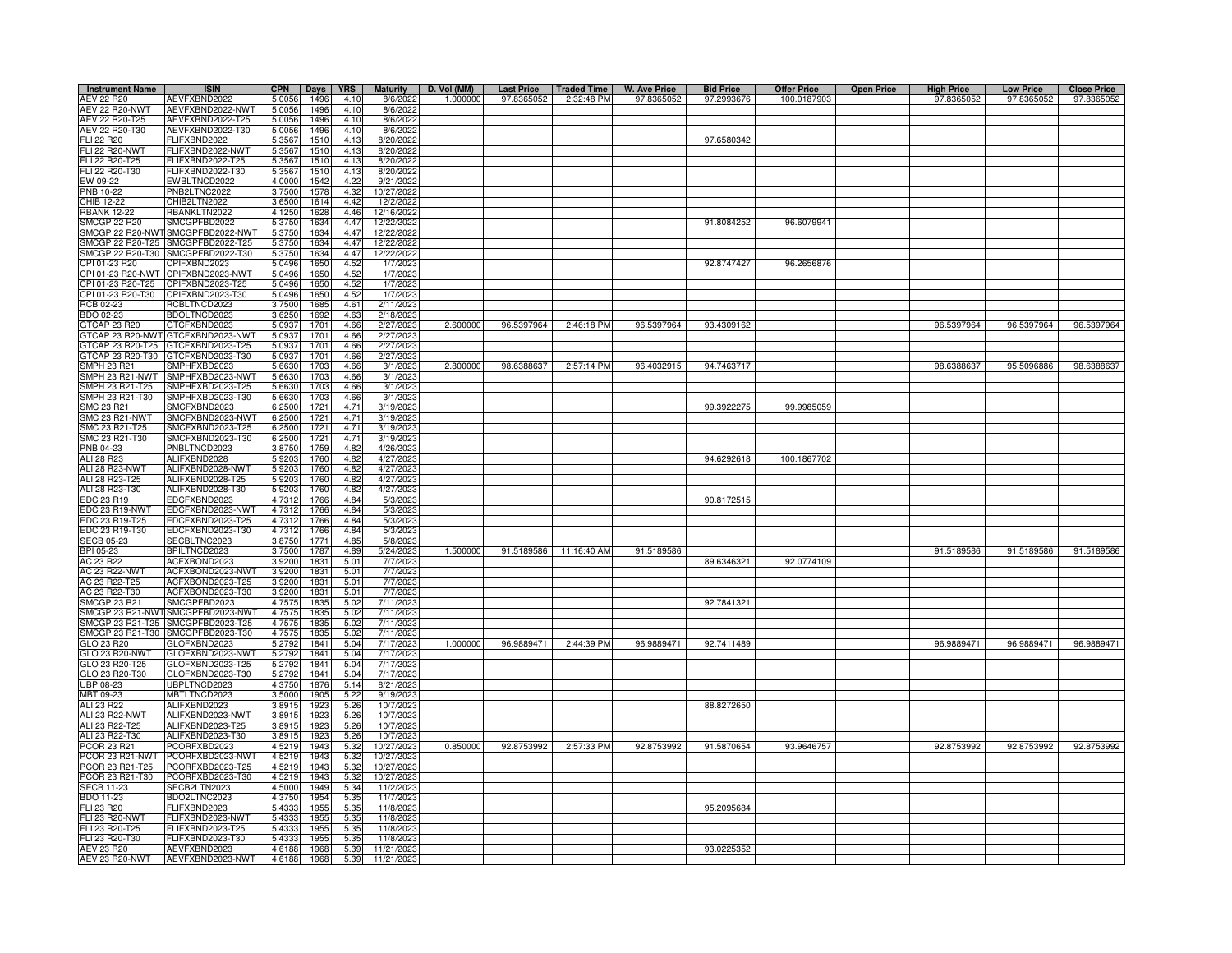| <b>Instrument Name</b>                | <b>ISIN</b>                          | <b>CPN</b>       | Days         | <b>YRS</b>   | <b>Maturity</b>         | D. Vol (MM) |             |            | Last Price   Traded Time   W. Ave Price | <b>Bid Price</b> | <b>Offer Price</b> | <b>Open Price</b> | <b>High Price</b> | <b>Low Price</b> | <b>Close Price</b> |
|---------------------------------------|--------------------------------------|------------------|--------------|--------------|-------------------------|-------------|-------------|------------|-----------------------------------------|------------------|--------------------|-------------------|-------------------|------------------|--------------------|
| AEV 23 R20-T25                        | AEVFXBND2023-T25                     | 4.6188           | 1968         | 5.39         | 11/21/202               |             |             |            |                                         |                  |                    |                   |                   |                  |                    |
| AEV 23 R20-T30                        | AEVFXBND2023-T30                     | 4.6188           | 1968         | 5.39         | 11/21/202               |             |             |            |                                         |                  |                    |                   |                   |                  |                    |
| EW 12-23<br>SM 23 R21                 | EWBLTNCD2023                         | 4.6250<br>5.1590 | 1984<br>1986 | 5.43         | 12/7/2023               | 5.500000    | 93.9359953  | 3:47:36 PM | 95.5369138                              | 93.5017663       | 97.9535979         |                   | 95.6970057        | 93.9359953       | 93.9359953         |
| SM 23 R21-NWT                         | MICFXBD2023<br>MICFXBD2023-NWT       | 5.1590           | 1986         | 5.44<br>5.44 | 12/9/202<br>12/9/202    |             |             |            |                                         |                  |                    |                   |                   |                  |                    |
| SM 23 R21-T25                         | MICFXBD2023-T25                      | 5.1590           | 1986         | 5.44         | 12/9/202                |             |             |            |                                         |                  |                    |                   |                   |                  |                    |
| SM 23 R21-T30                         | MICFXBD2023-T30                      | 5.1590           | 1986         | 5.44         | 12/9/202                |             |             |            |                                         |                  |                    |                   |                   |                  |                    |
| FDC 24 R21                            | DCFXBND2024                          | 6.1458           | 2032         | 5.56         | 1/24/2024               | 3.000000    | 100.3298609 | 2:53:31 PM | 100.3298609                             | 99.9781772       | 101.8704447        |                   | 100.3298609       | 100.3298609      | 100.3298609        |
| <b>FDC 24 R21-NWT</b>                 | FDCFXBND2024-NWT                     | 6.1458           | 2032         | 5.56         | 1/24/2024               |             |             |            |                                         |                  |                    | 100.6912488       |                   |                  |                    |
| FDC 24 R21-T25                        | FDCFXBND2024-T25                     | 6.1458           | 2032         | 5.56         | 1/24/2024               |             |             |            |                                         |                  |                    |                   |                   |                  |                    |
| FDC 24 R21-T30<br>ALI 24 R20          | DCFXBND2024-T30<br>ALIFXBND2024      | 6.1458<br>5.0000 | 2032<br>2038 | 5.56<br>5.58 | 1/24/2024<br>1/30/2024  |             |             |            |                                         | 94.1837921       |                    |                   |                   |                  |                    |
| ALI 24 R20-NWT                        | ALIFXBND2024-NWT                     | 5.0000           | 2038         | 5.58         | 1/30/2024               |             |             |            |                                         |                  |                    |                   |                   |                  |                    |
| ALI 24 R20-T25                        | ALIFXBND2024-T25                     | 5.0000           | 2038         | 5.58         | 1/30/2024               |             |             |            |                                         |                  |                    |                   |                   |                  |                    |
| ALI 24 R20-T30                        | ALIFXBND2024-T30                     | 5.0000           | 2038         | 5.58         | 1/30/2024               |             |             |            |                                         |                  |                    |                   |                   |                  |                    |
| TEL 24 R21                            | TELFXBND2024                         | 5.2813           | 204          | 5.60         | 2/6/2024                |             |             |            |                                         | 92.5372573       | 98.9508336         |                   |                   |                  |                    |
| TEL 24 R21-NWT                        | TELFXBND2024-NWT                     | 5.2813           | 204          | 5.60         | 2/6/202                 |             |             |            |                                         |                  |                    |                   |                   |                  |                    |
| TEL 24 R21-T25<br>TEL 24 R21-T30      | TELFXBND2024-T25<br>TELFXBND2024-T30 | 5.2813<br>5.2813 | 2045<br>2045 | 5.60<br>5.60 | 2/6/2024<br>2/6/202     |             |             |            |                                         |                  |                    |                   |                   |                  |                    |
| <b>JGS 24 R20</b>                     | JGSFXBND2024                         | 5.3000           | 2066         | 5.66         | 2/27/2024               | 5.000000    | 95.9841470  | 2:51:06 PM | 95.9841470                              | 92.6048524       | 98.3184878         |                   | 95.9841470        | 95.9841470       | 95.9841470         |
| <b>JGS 24 R20-NWT</b>                 | JGSFXBND2024-NWT                     | 5.3000           | 2066         | 5.66         | 2/27/2024               |             |             |            |                                         |                  |                    | 94.7750074        |                   |                  |                    |
| JGS 24 R20-T25                        | JGSFXBND2024-T25                     | 5.3000           | 2066         | 5.66         | 2/27/2024               |             |             |            |                                         |                  |                    |                   |                   |                  |                    |
| JGS 24 R20-T30                        | JGSFXBND2024-T30                     | 5.3000           | 2066         | 5.66         | 2/27/2024               |             |             |            |                                         |                  |                    |                   |                   |                  |                    |
| SMC 24 R22                            | SMCFXBND2024                         | 5.2840           | 2069         | 5.66         | 3/1/2024                |             |             |            |                                         | 92.0302646       |                    |                   |                   |                  |                    |
| <b>SMC 24 R22-NWT</b>                 | SMCFXBND2024-NWT                     | 5.2840           | 2069         | 5.66         | 3/1/2024                |             |             |            |                                         |                  |                    |                   |                   |                  |                    |
| SMC 24 R22-T25                        | SMCFXBND2024-T25                     | 5.2840           | 2069         | 5.66         | 3/1/202                 |             |             |            |                                         |                  |                    |                   |                   |                  |                    |
| SMC 24 R22-T30<br>STIESG 24 R22       | SMCFXBND2024-T30<br>STIGFXBD2024     | 5.2840<br>5.8085 | 2069<br>2091 | 5.66<br>5.72 | 3/1/202<br>3/23/2024    |             |             |            |                                         | 95.3293953       |                    |                   |                   |                  |                    |
| STIESG 24 R22-NWT                     | STIGFXBD2024-NWT                     | 5.8085           | 2091         | 5.72         | 3/23/202                |             |             |            |                                         |                  |                    |                   |                   |                  |                    |
| STIESG 24 R22-T25                     | TIGFXBD2024-T25                      | 5.8085           | 2091         | 5.72         | 3/23/2024               |             |             |            |                                         |                  |                    |                   |                   |                  |                    |
| STIESG 24 R22-T30                     | TIGFXBD2024-T30                      | 5.8085           | 2091         | 5.72         | 3/23/2024               |             |             |            |                                         |                  |                    |                   |                   |                  |                    |
| <b>MEG 24 R22</b>                     | MEGFXBND2024                         | 5.353            | 2096         | 5.74         | 3/28/2024               |             |             |            |                                         | 95.4898892       | 100.4985094        |                   |                   |                  |                    |
| MEG 24 R22-NWT                        | MEGFXBND2024-NWT                     | 5.3535           | 2096         | 5.74         | 3/28/2024               |             |             |            |                                         |                  |                    |                   |                   |                  |                    |
| MEG 24 R22-T25<br>MEG 24 R22-T30      | MEGFXBND2024-T25<br>MEGFXBND2024-T30 | 5.3535           | 2096<br>2096 | 5.74<br>5.74 | 3/28/2024<br>3/28/2024  |             |             |            |                                         |                  |                    |                   |                   |                  |                    |
| <b>MNTC 24 R21</b>                    | <b>MNTCFXBD2024</b>                  | 5.3535<br>5.5000 | 2099         | 5.75         | 3/31/2024               |             |             |            |                                         | 94.0882865       | 99.9997964         |                   |                   |                  |                    |
| MNTC 24 R21-NWT                       | MNTCFXBD2024-NWT                     | 5.5000           | 2099         | 5.75         | 3/31/2024               |             |             |            |                                         |                  |                    |                   |                   |                  |                    |
| MNTC 24 R21-T25                       | MNTCFXBD2024-T25                     | 5.5000           | 2099         | 5.75         | 3/31/2024               |             |             |            |                                         |                  |                    |                   |                   |                  |                    |
| MNTC 24 R21-T30                       | MNTCFXBD2024-T30                     | 5.5000           | 2099         | 5.75         | 3/31/2024               |             |             |            |                                         |                  |                    |                   |                   |                  |                    |
| SMB 24 R21                            | SMBFXBND2024                         | 6.0000           | 2101         | 5.75         | 4/2/2024                |             |             |            |                                         | 93.0830430       |                    |                   |                   |                  |                    |
| <b>SMB 24 R21-NWT</b>                 | SMBFXBND2024-NWT                     | 6.0000           | 2101         | 5.75         | 4/2/2024                |             |             |            |                                         |                  |                    |                   |                   |                  |                    |
| SMB 24 R21-T25<br>MB 24 R21-T30       | SMBFXBND2024-T25<br>SMBFXBND2024-T30 | 6.0000<br>6.0000 | 2101<br>2101 | 5.75<br>5.75 | 4/2/2024<br>4/2/2024    |             |             |            |                                         |                  |                    |                   |                   |                  |                    |
| MPH 05-24 R22                         | MPH2FBD2024                          | 5.1683           | 2147         | 5.88         | 5/18/2024               |             |             |            |                                         | 93.3635763       | 97.1264654         |                   |                   |                  |                    |
| MPH 05-24 R22-NV                      | SMPH2FBD2024-NWT                     | 5.1683           | 2147         | 5.88         | 5/18/2024               |             |             |            |                                         |                  |                    |                   |                   |                  |                    |
| SMPH 05-24 R22-T25                    | MPH2FBD2024-T25                      | 5.1683           | 2147         | 5.88         | 5/18/2024               |             |             |            |                                         |                  |                    |                   |                   |                  |                    |
| SMPH 05-24 R22-T3                     | SMPH2FBD2024-T30                     | 5.1683           | 2147         | 5.88         | 5/18/2024               |             |             |            |                                         |                  |                    |                   |                   |                  |                    |
| SM 24 R21                             | SMICFXBD2024                         | 5.6125           | 2148         | 5.88         | 5/19/202                |             |             |            |                                         | 94.3137334       | 99.3148769         |                   |                   |                  |                    |
| SM 24 R21-NWT                         | SMICFXBD2024-NWT                     | 5.612            | 2148         | 5.88         | 5/19/202                |             |             |            |                                         |                  |                    |                   |                   |                  |                    |
| SM 24 R21-T25<br>SM 24 R21-T30        | SMICFXBD2024-T25<br>SMICFXBD2024-T30 | 5.6125<br>5.6125 | 2148<br>2148 | 5.88<br>5.88 | 5/19/2024<br>5/19/202   |             |             |            |                                         |                  |                    |                   |                   |                  |                    |
| MBT 07-24                             | MBTLTNCD2024                         | 3.8750           | 2210         | 6.05         | 7/20/2024               |             |             |            |                                         |                  |                    |                   |                   |                  |                    |
| DD 24 R22                             | DDFXBOND2024                         | 6.0952           | 2211         | 6.05         | 7/21/2024               |             |             |            |                                         | 88.2738827       | 97.9856306         |                   |                   |                  |                    |
| <b>DD 24 R22-NWT</b>                  | DDFXBOND2024-NWT                     | 6.0952           | 2211         | 6.05         | 7/21/2024               |             |             |            |                                         |                  |                    |                   |                   |                  |                    |
| DD 24 R22-T25                         | DDFXBOND2024-T25                     | 6.0952           | 2211         | 6.05         | 7/21/2024               |             |             |            |                                         |                  |                    |                   |                   |                  |                    |
| DD 24 R22-T30                         | DDFXBOND2024-T30                     | 6.0952           | 2211         | 6.05         | 7/21/2024               |             |             |            |                                         |                  |                    |                   |                   |                  |                    |
| GTCAP 24 R21<br>GTCAP 24 R21-NWT      | GTCFXBND2024<br>GTCFXBND2024-NWT     | 5.6250<br>5.6250 | 2228<br>2228 | 6.10<br>6.10 | 8/7/2024<br>8/7/2024    |             |             |            |                                         | 94.4120923       |                    |                   |                   |                  |                    |
| GTCAP 24 R21-T25                      | GTCFXBND2024-T25                     | 5.6250           | 2228         | 6.10         | 8/7/2024                |             |             |            |                                         |                  |                    |                   |                   |                  |                    |
| GTCAP 24 R21-T30                      | GTCFXBND2024-T30                     | 5.6250           | 2228         | 6.10         | 8/7/2024                |             |             |            |                                         |                  |                    |                   |                   |                  |                    |
| <b>VLL 24 R23</b>                     | VLLFXBND2024                         | 5.7512           | 2229         | 6.10         | 8/8/2024                |             |             |            |                                         | 92.6608154       |                    |                   |                   |                  |                    |
| VLL 24 R23-NWT                        | VLLFXBND2024-NWT                     | 5.7512           | 2229         | 6.10         | 8/8/2024                |             |             |            |                                         |                  |                    |                   |                   |                  |                    |
| VLL 24 R23-T25                        | VLLFXBND2024-T25                     | 5.7512           | 2229         | 6.10         | 8/8/2024                |             |             |            |                                         |                  |                    |                   |                   |                  |                    |
| VLL 24 R23-T30                        | VLLFXBND2024-T30                     | 5.7512           | 2229         | 6.10         | 8/8/2024                |             |             |            |                                         |                  |                    |                   |                   |                  |                    |
| <b>SMPH 24 R21</b><br>SMPH 24 R21-NWT | SMPHFXBD2024<br>SMPHFXBD2024-NWT     | 5.7417<br>5.7417 | 2253<br>2253 | 6.17<br>6.17 | 9/1/2024<br>9/1/2024    |             |             |            |                                         | 94.9473203       |                    |                   |                   |                  |                    |
| SMPH 24 R21-T25                       | SMPHFXBD2024-T25                     | 5.7417           | 2253         | 6.17         | 9/1/2024                |             |             |            |                                         |                  |                    |                   |                   |                  |                    |
| SMPH 24 R21-T30                       | SMPHFXBD2024-T30                     | 5.7417           | 2253         | 6.17         | 9/1/2024                |             |             |            |                                         |                  |                    |                   |                   |                  |                    |
| <b>FLI 24 R21</b>                     | FLIFXBND2024                         | 5.6389           | 2347         | 6.43         | 12/4/2024               |             |             |            |                                         | 93.4991381       | 99.4047709         |                   |                   |                  |                    |
| <b>FLI 24 R21-NWT</b>                 | FLIFXBND2024-NWT                     | 5.6389           | 2347         | 6.43         | 12/4/2024               |             |             |            |                                         |                  |                    |                   |                   |                  |                    |
| FLI 24 R21-T25                        | FLIFXBND2024-T25                     | 5.6389           | 2347         | 6.43         | 12/4/2024               |             |             |            |                                         |                  |                    |                   |                   |                  |                    |
| FLI 24 R21-T30<br><b>SMCGP 24 R22</b> | -LIFXBND2024-T30<br>SMCGPFBD2024     | 5.6389<br>6.2500 | 2347<br>2365 | 6.43         | 12/4/2024<br>12/22/2024 |             |             |            |                                         | 95.1181769       | 100.2637124        |                   |                   |                  |                    |
|                                       | SMCGP 24 R22-NWT SMCGPFBD2024-NWT    | 6.2500           | 2365         | 6.48<br>6.48 | 12/22/202               |             |             |            |                                         |                  |                    |                   |                   |                  |                    |
|                                       | SMCGP 24 R22-T25 SMCGPFBD2024-T25    | 6.2500           | 2365         | 6.48         | 12/22/2024              |             |             |            |                                         |                  |                    |                   |                   |                  |                    |
|                                       |                                      |                  |              |              |                         |             |             |            |                                         |                  |                    |                   |                   |                  |                    |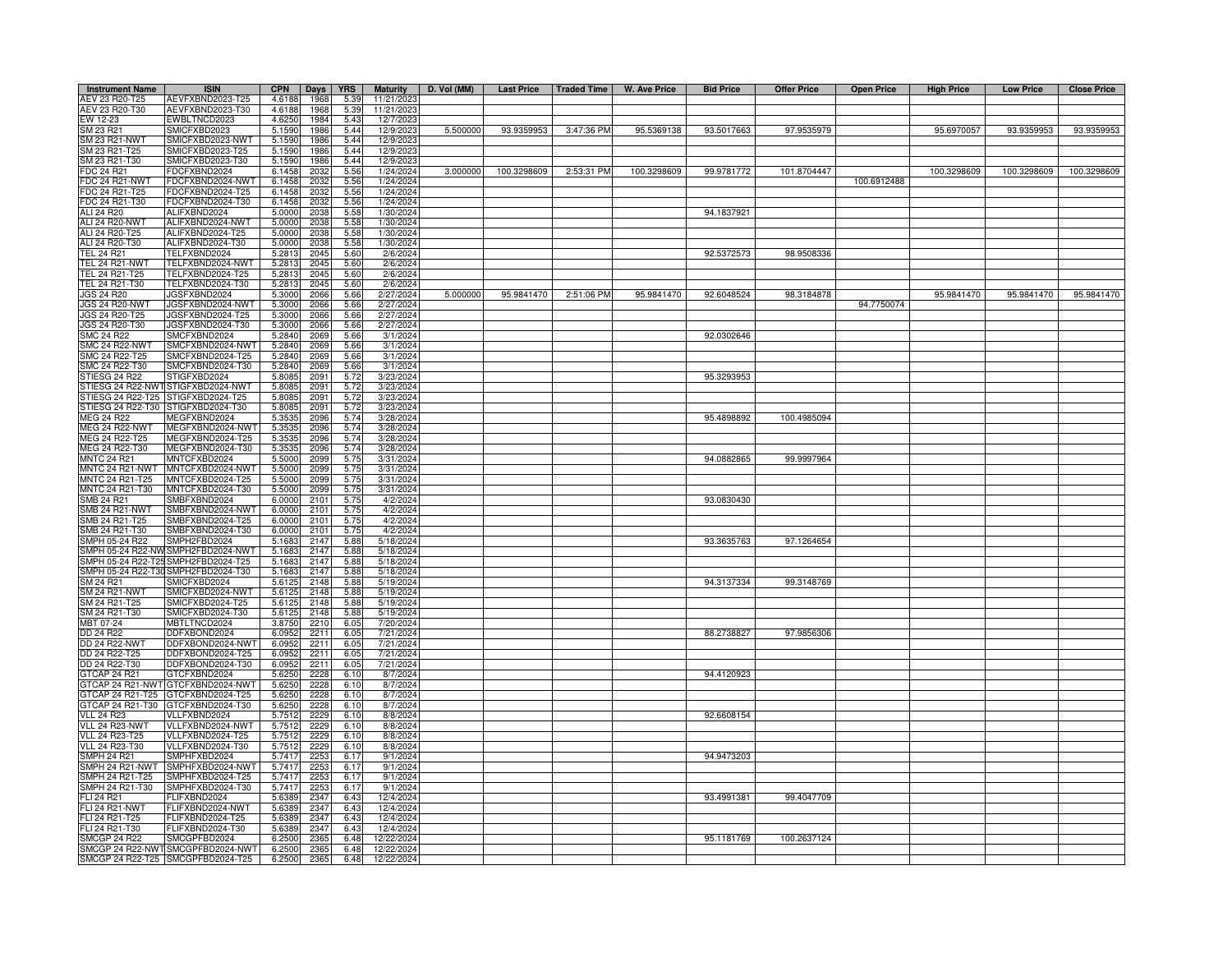| <b>Instrument Name</b>             | <b>ISIN</b>                                                              | <b>CPN</b>       | Days         | <b>YRS</b>   | <b>Maturity</b>         | D. Vol (MM) | <b>Last Price</b> | <b>Traded Time</b> | <b>W. Ave Price</b> | <b>Bid Price</b> | <b>Offer Price</b> | <b>Open Price</b> | <b>High Price</b> | <b>Low Price</b> | <b>Close Price</b> |
|------------------------------------|--------------------------------------------------------------------------|------------------|--------------|--------------|-------------------------|-------------|-------------------|--------------------|---------------------|------------------|--------------------|-------------------|-------------------|------------------|--------------------|
| SMCGP 24 R22-T30                   | SMCGPFBD2024-T30                                                         | 6.2500           | 2365         | 6.48         | 12/22/2024              |             |                   |                    |                     |                  |                    |                   |                   |                  |                    |
| AC 25 R23                          | ACFXBOND2025                                                             | 4.8200           | 2415         | 6.61         | 2/10/2025               | 20.000000   | 87.3320265        | 2:52:49 PM         | 87.3320265          | 89.2841298       |                    |                   | 87.3320265        | 87.3320265       | 87.3320265         |
| AC 25 R23-NWT<br>AC 25 R23-T25     | ACFXBOND2025-NWT<br>ACFXBOND2025-T25                                     | 4.8200<br>4.8200 | 2415<br>2415 | 6.61<br>6.61 | 2/10/2025<br>2/10/2025  |             |                   |                    |                     |                  |                    | 89.6750326        |                   |                  |                    |
| AC 25 R23-T30                      | ACFXBOND2025-T30                                                         | 4.8200           | 2415         | 6.61         | 2/10/2025               |             |                   |                    |                     |                  |                    |                   |                   |                  |                    |
| RLC 02-25                          | RLCFXBND2025                                                             | 4.9344           | 2428         | 6.65         | 2/23/2025               |             |                   |                    |                     | 86.7601876       |                    |                   |                   |                  |                    |
| <b>RLC 02-25-NWT</b>               | RLCFXBND2025-NWT                                                         | 4.9344           | 2428         | 6.65         | 2/23/2025               |             |                   |                    |                     |                  |                    |                   |                   |                  |                    |
| RLC 02-25-T25                      | RLCFXBND2025-T25                                                         | 4.9344           | 2428         | 6.65         | 2/23/2025               |             |                   |                    |                     |                  |                    |                   |                   |                  |                    |
| RLC 02-25-T30                      | RLCFXBND2025-T30                                                         | 4.9344           | 2428         | 6.65         | 2/23/202                |             |                   |                    |                     |                  |                    |                   |                   |                  |                    |
| SMPH 03-25 R23                     | SMPH2FBD2025                                                             | 6.0804           | 2434         | 6.66         | 3/1/2025                | 19.000000   | 98.5430084        | 3:22:31 PM         | 96.5216716          | 98.0127368       | 99.7488246         |                   | 98.5430084        | 95.1570701       | 98.5430084         |
|                                    | SMPH 03-25 R23-NW SMPH2FBD2025-NWT                                       | 6.0804           | 2434         | 6.66         | 3/1/2025                |             |                   |                    |                     |                  |                    |                   |                   |                  |                    |
|                                    | MPH 03-25 R23-T25 SMPH2FBD2025-T25<br>MPH 03-25 R23-T30 SMPH2FBD2025-T30 | 6.0804<br>6.0804 | 2434<br>2434 | 6.66<br>6.66 | 3/1/2025<br>3/1/2025    |             |                   |                    |                     |                  |                    |                   |                   |                  |                    |
| MC 25 R23                          | SMCFXBND2025                                                             | 6.6250           | 245          | 6.71         | 3/19/2025               | 6.270000    | 100.2679750       | 3:13:49 PM         | 100.2679750         | 99.3279332       |                    |                   | 100.2679750       | 100.2679750      | 100.2679750        |
| MC 25 R23-NWT                      | SMCFXBND2025-NWT                                                         | 6.6250           | 245'         | 6.71         | 3/19/202                |             |                   |                    |                     |                  |                    | 100.2702251       |                   |                  |                    |
| MC 25 R23-T25                      | SMCFXBND2025-T25                                                         | 6.6250           | 2452         | 6.71         | 3/19/202                |             |                   |                    |                     |                  |                    |                   |                   |                  |                    |
| SMC 25 R23-T30                     | SMCFXBND2025-T30                                                         | 6.625            | 2452         | 6.71         | 3/19/202                |             |                   |                    |                     |                  |                    |                   |                   |                  |                    |
| ALI 25 R21                         | ALIFXBND2025                                                             | 5.6250           | 2489         | 6.81         | 4/25/2025               |             |                   |                    |                     | 91.6225680       |                    |                   |                   |                  |                    |
| <b>ALI 25 R21-NWT</b>              | ALIFXBND2025-NWT                                                         | 5.6250           | 2489         | 6.81         | 4/25/2025               |             |                   |                    |                     |                  |                    | 97.3503808        |                   |                  |                    |
| ALI 25 R21-T25                     | ALIFXBND2025-T25                                                         | 5.6250           | 2489         | 6.81         | 4/25/202                |             |                   |                    |                     |                  |                    |                   |                   |                  |                    |
| ALI 25 R21-T30                     | ALIFXBND2025-T30                                                         | 5.6250           | 2489         | 6.81         | 4/25/202                |             |                   |                    |                     |                  |                    |                   |                   |                  |                    |
| <b>SLTC 25 R22</b>                 | SLTCFXBD2025                                                             | 6.487            | 2516         | 6.89         | 5/22/202                |             |                   |                    |                     | 88.3805822       | 101.3164277        |                   |                   |                  |                    |
| SLTC 25 R22-NWT<br>SLTC 25 R22-T25 | SLTCFXBD2025-NWT                                                         | 6.487            | 2516         | 6.89         | 5/22/2025               |             |                   |                    |                     |                  |                    |                   |                   |                  |                    |
| SLTC 25 R22-T30                    | SLTCFXBD2025-T25<br>SLTCFXBD2025-T30                                     | 6.487<br>6.4872  | 2516<br>2516 | 6.89<br>6.89 | 5/22/2025<br>5/22/2025  |             |                   |                    |                     |                  |                    |                   |                   |                  |                    |
| <b>HOUSE 25 R22</b>                | HOUSEFBD2025                                                             | 6.866            | 2571         | 7.04         | 7/16/2025               |             |                   |                    |                     | 92.0366667       |                    |                   |                   |                  |                    |
|                                    | HOUSE 25 R22-NWT HOUSEFBD2025-NWT                                        | 6.866            | 2571         | 7.04         | 7/16/2025               |             |                   |                    |                     |                  |                    |                   |                   |                  |                    |
|                                    | HOUSE 25 R22-T25 HOUSEFBD2025-T25                                        | 6.8666           | 2571         | 7.04         | 7/16/2025               |             |                   |                    |                     |                  |                    |                   |                   |                  |                    |
|                                    | HOUSE 25 R22-T30 HOUSEFBD2025-T30                                        | 6.866            | 2571         | 7.04         | 7/16/202                |             |                   |                    |                     |                  |                    |                   |                   |                  |                    |
| FLI 25 R22                         | FLIFXBND2025                                                             | 5.7139           | 2606         | 7.13         | 8/20/2025               |             |                   |                    |                     | 92.5569828       | 96.9307653         |                   |                   |                  |                    |
| <b>FLI 25 R22-NWT</b>              | FLIFXBND2025-NWT                                                         | 5.7139           | 2606         | 7.13         | 8/20/2025               |             |                   |                    |                     |                  |                    |                   |                   |                  |                    |
| FLI 25 R22-T25                     | FLIFXBND2025-T25                                                         | 5.713            | 2606         | 7.13         | 8/20/2025               |             |                   |                    |                     |                  |                    |                   |                   |                  |                    |
| FLI 25 R22-T30                     | FLIFXBND2025-T30                                                         | 5.713            | 2606         | 7.13         | 8/20/2025               |             |                   |                    |                     |                  |                    |                   |                   |                  |                    |
| ALI 25 R22                         | ALI2FXBD2025                                                             | 4.750            | 267          | <u>7.32</u>  | 10/25/2025              | 5.000000    | 90.2017299        | 2:48:21 PM         | 90.2017299          | 89.1262360       |                    |                   | 90.2017299        | 90.2017299       | 90.2017299         |
| ALI 25 R22-NWT<br>ALI 25 R22-T25   | ALI2FXBD2025-NWT<br>ALI2FXBD2025-T25                                     | 4.7500<br>4.7500 | 2672<br>2672 | 7.32         | 10/25/2025<br>10/25/202 |             |                   |                    |                     |                  |                    | 89.0419434        |                   |                  |                    |
| ALI 25 R22-T30                     | ALI2FXBD2025-T30                                                         | 4.7500           | 267          | 7.32<br>7.32 | 10/25/202               |             |                   |                    |                     |                  |                    |                   |                   |                  |                    |
| <b>SMPH 25 R23</b>                 | SMPHFXBD2025                                                             | 4.7990           | 2703         | 7.40         | 11/25/2025              | 1.000000    | 90.4838446        | 3:19:30 PM         | 90.4838446          | 89.5237135       |                    |                   | 90.4838446        | 90.4838446       | 90.4838446         |
| SMPH 25 R23-NWT                    | SMPHFXBD2025-NWT                                                         | 4.7990           | 2703         | 7.40         | 11/25/2025              |             |                   |                    |                     |                  |                    | 88.6233688        |                   |                  |                    |
| MPH 25 R23-T25                     | SMPHFXBD2025-T25                                                         | 4.7990           | 2703         | 7.40         | 11/25/2025              |             |                   |                    |                     |                  |                    |                   |                   |                  |                    |
| MPH 25 R23-T30                     | SMPHFXBD2025-T30                                                         | 4.7990           | 2703         | 7.40         | 11/25/2025              |             |                   |                    |                     |                  |                    |                   |                   |                  |                    |
| <b>JER 25 R20</b>                  | MERFXBND2025                                                             | 4.8750           | 272(         | 7.45         | 12/12/202               |             |                   |                    |                     | 89.3693000       | 95.6097310         |                   |                   |                  |                    |
| <b>JER 25 R20-NWT</b>              | MERFXBND2025-NWT                                                         | 4.875            | 2720         | 7.45         | 12/12/2025              |             |                   |                    |                     |                  |                    | 89.2877518        |                   |                  |                    |
| MER 25 R20-T25                     | MERFXBND2025-T25                                                         | 4.875            | 2720         | 7.45         | 12/12/2025              |             |                   |                    |                     |                  |                    |                   |                   |                  |                    |
| MER 25 R20-T30                     | MERFXBND2025-T30                                                         | 4.8750           | 2720         | 7.45         | 12/12/2025              |             |                   |                    |                     |                  |                    |                   |                   |                  |                    |
| ALI 26 R23<br>ALI 26 R23-NWT       | ALIFXBND2026<br>ALIFXBND2026-NWT                                         | 4.850<br>4.850   | 2821<br>2821 | 7.72<br>7.72 | 3/23/2026<br>3/23/2026  |             |                   |                    |                     | 87.3268318       | 93.5515706         |                   |                   |                  |                    |
| ALI 26 R23-T25                     | ALIFXBND2026-T25                                                         | 4.8500           | 2821         | 7.72         | 3/23/2026               |             |                   |                    |                     |                  |                    |                   |                   |                  |                    |
| ALI 26 R23-T30                     | ALIFXBND2026-T30                                                         | 4.8500           | 2821         | 7.72         | 3/23/2026               |             |                   |                    |                     |                  |                    |                   |                   |                  |                    |
| <b>SMCGP 26 R23</b>                | SMCGPFBD2026                                                             | 5.1792           | 2931         | 8.02         | 7/11/2026               |             |                   |                    |                     | 87.7625191       |                    |                   |                   |                  |                    |
|                                    | SMCGP 26 R23-NWT SMCGPFBD2026-NWT                                        | 5.1792           | 2931         | 8.02         | 7/11/2026               |             |                   |                    |                     |                  |                    |                   |                   |                  |                    |
| MCGP 26 R23-T25                    | SMCGPFBD2026-T25                                                         | 5.1792           | 2931         | 8.02         | 7/11/2026               |             |                   |                    |                     |                  |                    |                   |                   |                  |                    |
| SMCGP 26 R23-T30                   | SMCGPFBD2026-T30                                                         | 5.1792           | 2931         | 8.02         | 7/11/2026               |             |                   |                    |                     |                  |                    |                   |                   |                  |                    |
| <b>SMPH 26 R23</b>                 | SMPHFXBD2026                                                             | 4.200            | 2946         | 8.07         | 7/26/2026               |             |                   |                    |                     | 85.0832680       | 88.5576168         |                   |                   |                  |                    |
| MPH 26 R23-NWT<br>MPH 26 R23-T25   | SMPHFXBD2026-NWT<br>SMPHFXBD2026-T25                                     | 4.2005<br>4.2005 | 2946<br>2946 | 8.07<br>8.07 | 7/26/2026<br>7/26/2026  |             |                   |                    |                     |                  |                    | 83.8479954        |                   |                  |                    |
| SMPH 26 R23-T30                    | SMPHFXBD2026-T30                                                         | 4.200            | 2946         | 8.07         | 7/26/2026               |             |                   |                    |                     |                  |                    |                   |                   |                  |                    |
| AP 26 R21                          | APCFXBND2026                                                             | 6.1000           | 2992         | 8.19         | 9/10/2026               |             |                   |                    |                     | 97.4733255       |                    |                   |                   |                  |                    |
| AP 26 R21-NWT                      | APCFXBND2026-NWT                                                         | 6.1000           | 2992         | 8.19         | 9/10/2026               |             |                   |                    |                     |                  |                    |                   |                   |                  |                    |
| AP 26 R21-T25                      | APCFXBND2026-T25                                                         | 6.1000           | 2992         | 8.19         | 9/10/2026               |             |                   |                    |                     |                  |                    |                   |                   |                  |                    |
| AP 26 R21-T30                      | APCFXBND2026-T30                                                         | 6.1000           | 2992         | 8.19         | 9/10/2026               |             |                   |                    |                     |                  |                    |                   |                   |                  |                    |
| DD 26 R23                          | DDFXBOND2026                                                             | 5.9721           | 3088         | 8.45         | 12/15/2026              |             |                   |                    |                     | 82.2093211       |                    |                   |                   |                  |                    |
| <b>DD 26 R23-NWT</b>               | DDFXBOND2026-NWT                                                         | 5.9721           | 3088         | 8.45         | 12/15/2026              |             |                   |                    |                     |                  |                    |                   |                   |                  |                    |
| DD 26 R23-T25                      | DDFXBOND2026-T25                                                         | 5.9721           | 3088         | 8.45         | 12/15/2026              |             |                   |                    |                     |                  |                    |                   |                   |                  |                    |
| DD 26 R23-T30                      | DDFXBOND2026-T30                                                         | 5.9721           | 3088         | 8.45         | 12/15/2026              |             |                   |                    |                     |                  |                    |                   |                   |                  |                    |
| <b>SMC 27 R24</b>                  | SMCFXBND2027                                                             | 5.7613           | 3164         | 8.66         | 3/1/2027                |             |                   |                    |                     | 88.9923017       |                    |                   |                   |                  |                    |
| SMC 27 R24-NWT<br>MC 27 R24-T25    | SMCFXBND2027-NWT<br>SMCFXBND2027-T25                                     | 5.7613<br>5.761  | 3164<br>3164 | 8.66<br>8.66 | 3/1/2027<br>3/1/2027    |             |                   |                    |                     |                  |                    |                   |                   |                  |                    |
| MC 27 R24-T30                      | SMCFXBND2027-T30                                                         | 5.761            | 3164         | 8.66         | 3/1/202                 |             |                   |                    |                     |                  |                    |                   |                   |                  |                    |
| TIESG 27 R24                       | STIGFXBD2027                                                             | 6.375            | 3186         | 8.72         | 3/23/2027               |             |                   |                    |                     | 92.2409006       | 100.8386823        |                   |                   |                  |                    |
|                                    | TIESG 27 R24-NWTSTIGFXBD2027-NWT                                         | 6.375            | 3186         | 8.72         | 3/23/2027               |             |                   |                    |                     |                  |                    |                   |                   |                  |                    |
|                                    | TIESG 27 R24-T25 STIGFXBD2027-T25                                        | 6.375            | 3186         | 8.72         | 3/23/2021               |             |                   |                    |                     |                  |                    |                   |                   |                  |                    |
|                                    | STIESG 27 R24-T30 STIGFXBD2027-T30                                       | 6.375            | 3186         | 8.72         | 3/23/2027               |             |                   |                    |                     |                  |                    |                   |                   |                  |                    |
| ALI 05-27 R24                      | ALIFXBND2027                                                             | 5.262            | 3226         | 8.83         | 5/2/2027                | 3.000000    | 91.7718777        | 2:35:10 PM         | 91.7718777          | 87.1889409       |                    |                   | 91.7718777        | 91.7718777       | 91.7718777         |
|                                    | ALI 05-27 R24-NWT ALIFXBND2027-NWT                                       | 5.2624           | 3226         | 8.83         | 5/2/2027                |             |                   |                    |                     |                  |                    |                   |                   |                  |                    |